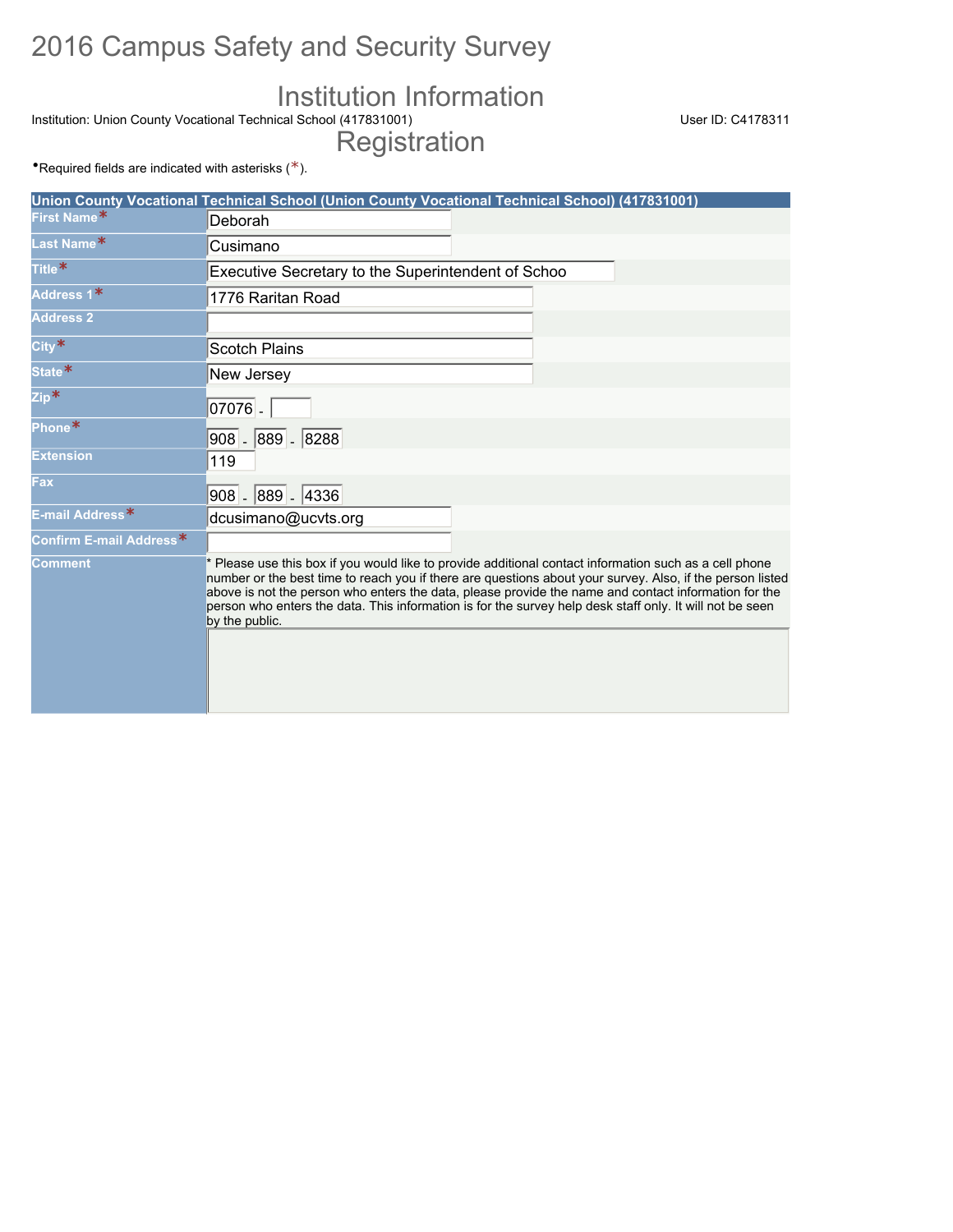Institution: Union County Vocational Technical School (417831001) User ID: C4178311

# Identification

#### •**Please enter/review all applicable information. Required fields are indicated with asterisks (\*).**

| <b>Institution Information</b>                 |                                            |
|------------------------------------------------|--------------------------------------------|
| <b>Institution Name</b>                        | Union County Vocational Technical School   |
| <b>Address</b>                                 | 1776 Raritan Rd<br>Scotch Plains, NJ 07076 |
| <b>Web Address</b>                             | http://www.ucvts.tec.nj.us/domain/11       |
| Chief Administrative Officer's Name*           | Peter Capodice                             |
| Chief Administrative Officer's Title*          | Superintendent of Schools                  |
| Chief Administrative Officer's E-mail Address* | pcapodice@ucvts.org                        |
| Telephone <sup>*</sup>                         | 908 - 889 - 8288 <sub>Ext.</sub> 120       |

| <b>Campus Information</b>      |                                          |  |
|--------------------------------|------------------------------------------|--|
| Campus Name*                   | Union County Vocational Technical School |  |
| <b>Description</b>             | Main campus                              |  |
| Location*                      | ⊙ State or Outlying Area ○ Other Country |  |
| Address <sup>*</sup>           | 1776 Raritan Rd                          |  |
| $City*$                        | <b>Scotch Plains</b>                     |  |
| <b>State or Outlying Area*</b> | New Jersey                               |  |
| ZIP Code*                      | 07076                                    |  |
| <b>County</b>                  | Union                                    |  |

| <b>Campus Safety Officer</b> |                                                                    |  |
|------------------------------|--------------------------------------------------------------------|--|
| Name <sup>*</sup>            | Janet Behrmann                                                     |  |
| Title <sup>*</sup>           | <b>School Business Administrator</b>                               |  |
| Location*                    | ⊙ State or Outlying Area ○ Other Country<br>Address same as campus |  |
| Address <sup>*</sup>         | 1776 Raritan Rd                                                    |  |
| $City*$                      | <b>Scotch Plains</b>                                               |  |
| State or Outlying Area*      | New Jersey                                                         |  |
| ZIP Code <sup>*</sup>        | 07076                                                              |  |
| Telephone*                   | $908 - 889 - 8288$ Ext. 115                                        |  |
| Email Address*               | jbehrmann@ucvts.org                                                |  |